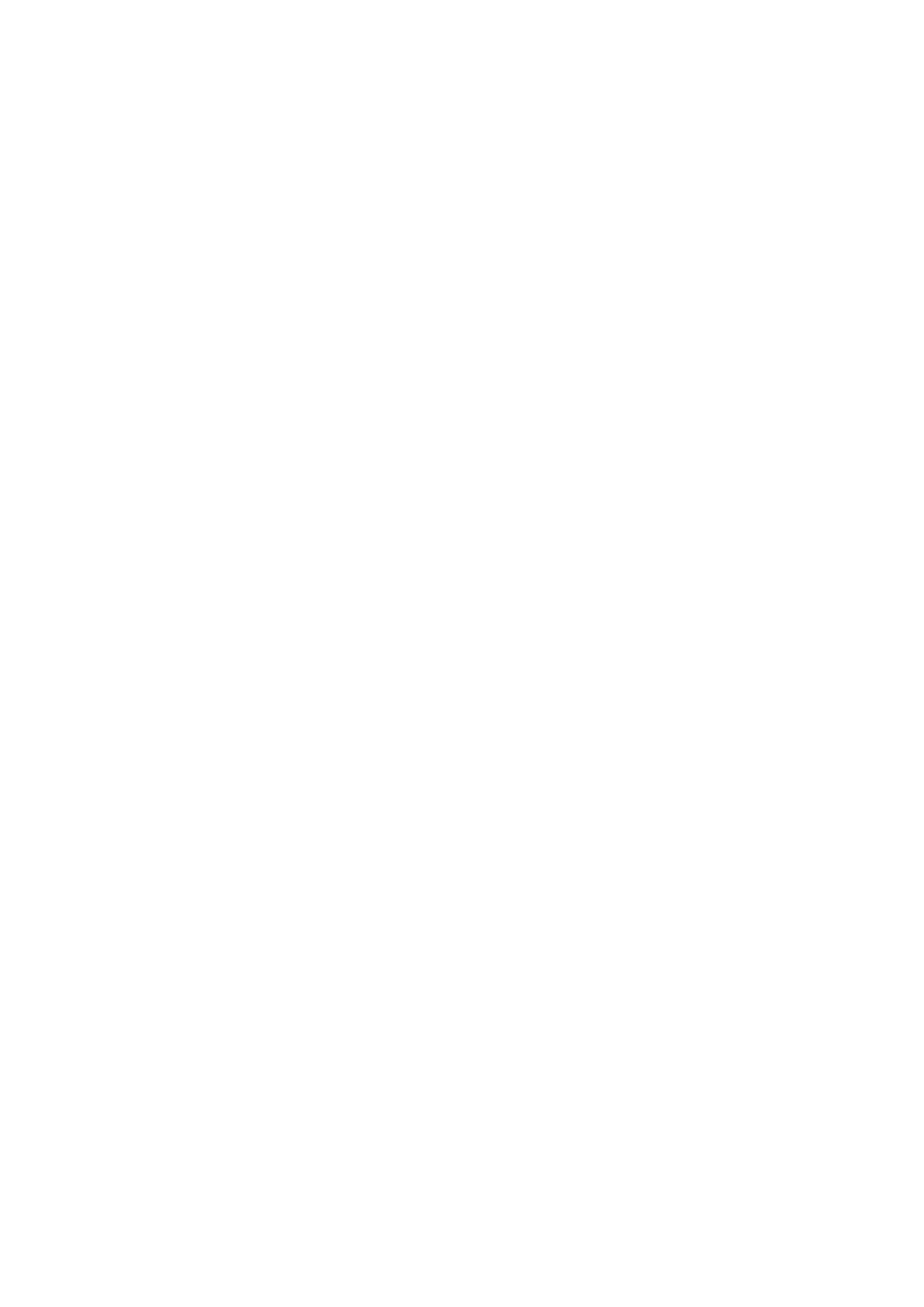## **APPLIED MECHANICS**

## **Attempt SIX questions only**

## **All questions carry equal marks**

### **Marks for each part question are shown in brackets**

1. A circular disc 500 mm diameter has a 50 mm diameter hole with its centre 100 mm directly above the centre of the disc as shown in fig Q1. The disc is free to pivot about a horizontal diameter and is subject to a uniform pressure of 1.5  $kN/m^2$  on one side.

Calculate EACH of the following:

(a) the coordinates of the centroid of the disc;

(10)

(6)

(b) the torque which must be applied at the pivot to prevent the disc from rotating.



Fig Q1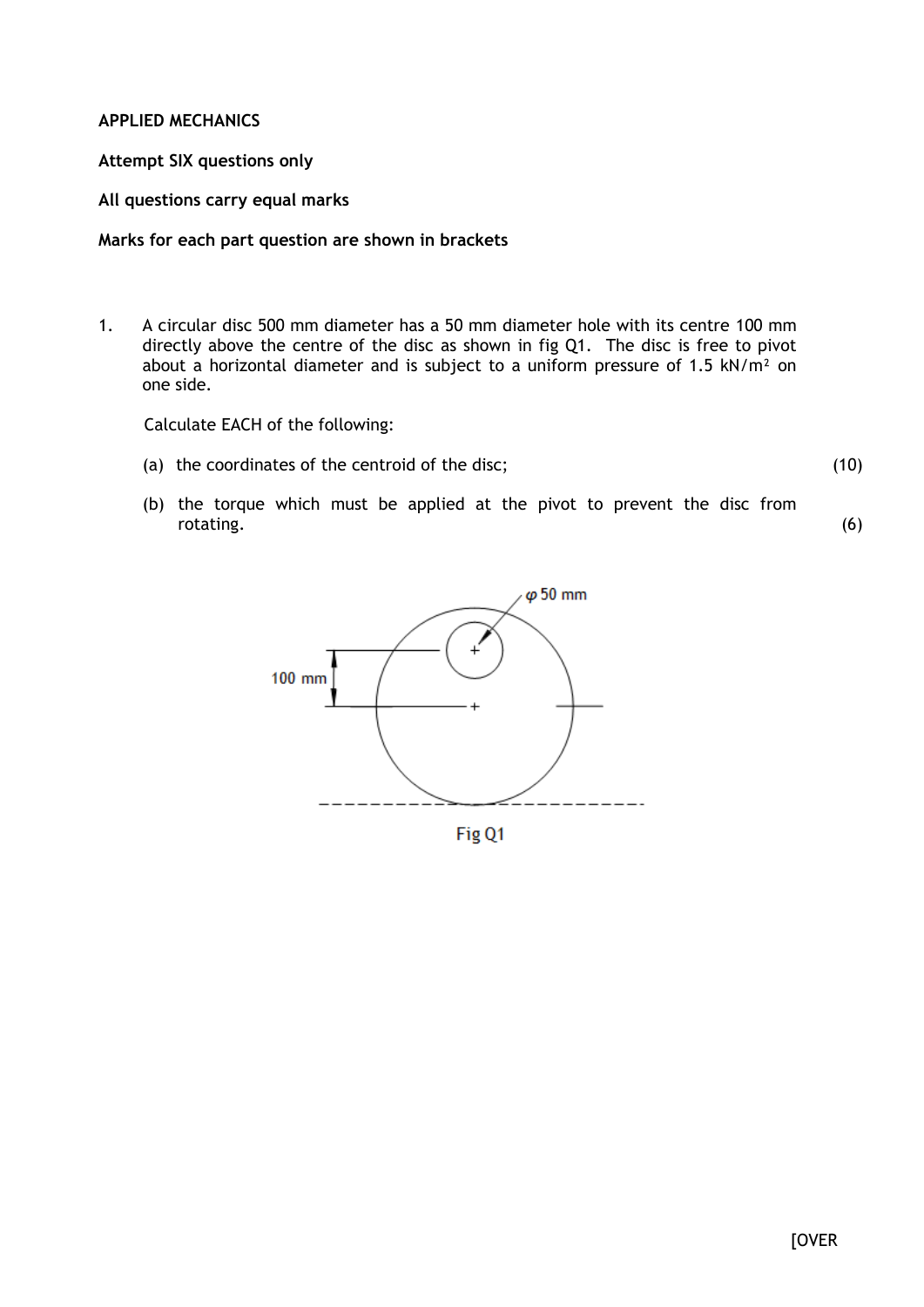2. A vessel 100 m long is trimmed 4 m at the stern. A hatch cover of mass 5 tonne is to be hauled forward, on rollers, under the control of two chains, one attached at the forward end and one at the aft end of the cover. Each chain pulls parallel to the deck and frictional resistance to motion of the cover is constant at 100 N per tonne. The hatch cover moves at a constant velocity of 1.5 m/s.

Calculate EACH of the following:

|    |     | (a) the forward chain force given that the aft chain force is 250 N;                                                                                          | (6) |
|----|-----|---------------------------------------------------------------------------------------------------------------------------------------------------------------|-----|
|    | (b) | the power required at the forward chain when the force is the value calculated<br>in $2(a)$ above;                                                            | (3) |
|    | (C) | the time taken to bring the cover to rest if the aft force increases to 2.5 kN and<br>the forward force reduces to 100 N.                                     | (7) |
| 3. |     | A moving body is subject to a uniform acceleration and travels a distance of 55 m in<br>a period of 5 seconds and a further 120 m in the following 5 seconds. |     |
|    |     | (a) Sketch the velocity time graph for this motion.                                                                                                           | (4) |
|    |     | (b) Calculate EACH of the following:                                                                                                                          |     |
|    |     | the acceleration of the body for the 10 seconds;<br>(i)                                                                                                       | (7) |
|    |     | (ii) the initial and final velocities of the body.                                                                                                            | (5) |
|    |     |                                                                                                                                                               |     |

4. A load rope is wrapped around a winch drum of effective diameter 1.2 m to which a brake drum of 900 mm diameter is attached. The drums have a total mass of 200 kg and radius of gyration 450 mm. The coefficient of friction between the brake drum and brake shoe is 0.33.

Calculate EACH of the following:

- (a) the force required at the brake shoe to lower a load of 500 kg at constant velocity from the winch drum;
- (b) the braking force required to bring the load to rest from a velocity of 1.5 m/s in a distance of 4 m.

(10)

(6)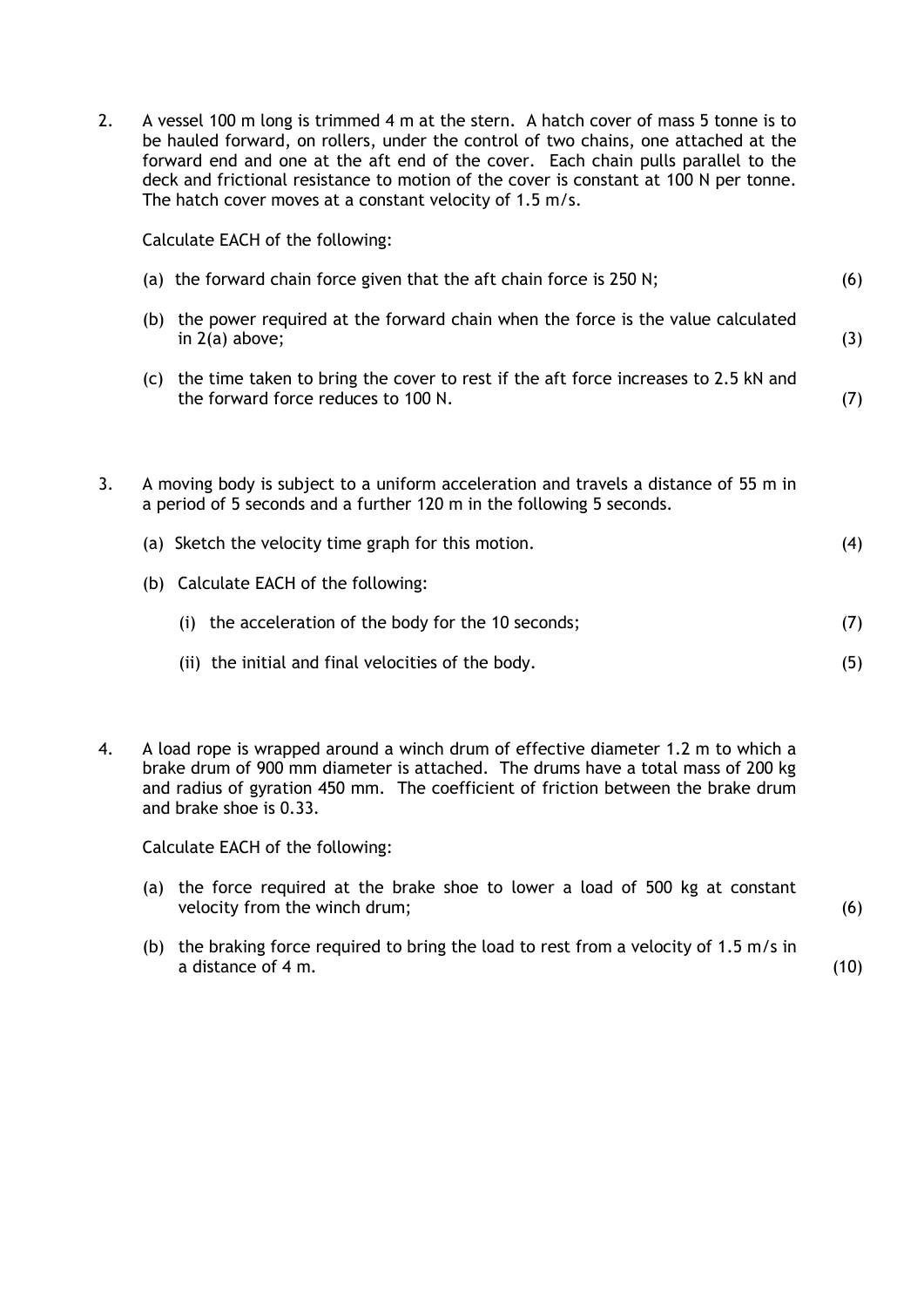5. A mass of 2 kg is suspended from the free end of a close coiled helical spring. The free length of the spring is 1.25 m, the mass of the spring is negligible and its stiffness is 100 N/m. The mass is rotated in a horizontal circular path below its point of suspension and is forming a conical pendulum and the tension in the spring is 75 N.

When the system is rotating, calculate EACH of the following:

| (a) the length of the spring after the mass is applied; | (4) |
|---------------------------------------------------------|-----|
| (b) the orbital radius of the mass;                     | (6) |
| (c) the linear velocity of the mass.                    | (6) |

6. A short vertical hollow cylindrical column, 200 mm high and fixed at the base, is 120 mm outside diameter and 90 mm inside diameter. It carries a load of 8 kN as shown in Fig Q6.

Calculate EACH of the following:

- (a) the maximum compressive stress in the column, stating where this occurs; (12)
- (b) the maximum tensile stress in the column, stating where this occurs. (4)



Fig Q6